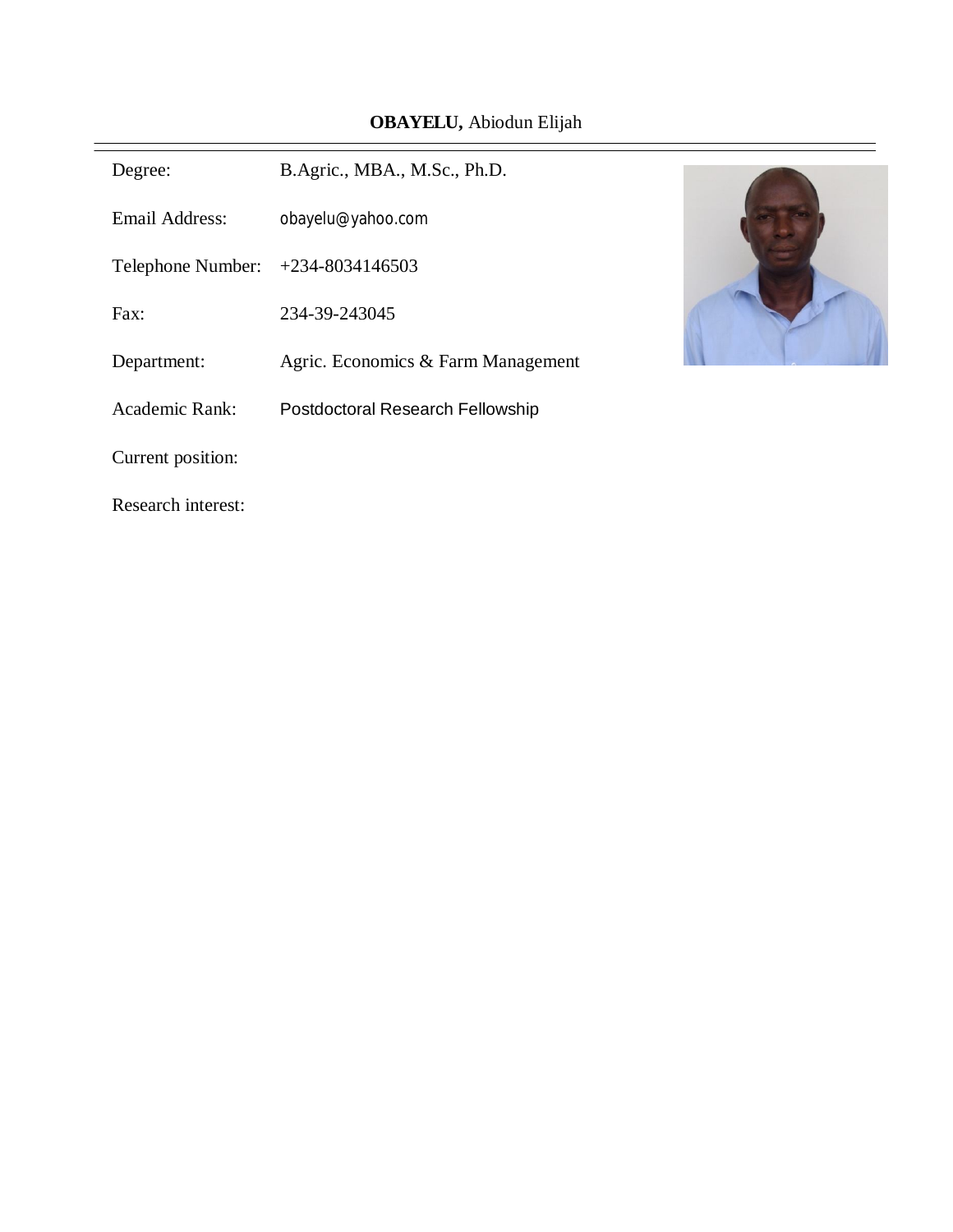#### **ACADEMIC DEGREES WITH DATE**

- Ph.D., 2009
- M.Sc., 2002
- B.Agric., 1995

# **INSTITUTIONS ATTENDED WITH DATE**

- University of Ibadan, Nigeria 2004 2009
- University of Ibadan, Nigeria 2000 2002
- University of Ilorin, Nigeria 1990- 1995

#### **MEMBERSHIP OF PROFESSIONAL BODIES**

- Member of African Association of Agricultural Economists (AAAE)
- Member of African Finance and Economic Association (AFEA)
- Member of the Royal Economic Society, U.K
- Member of Global Development Network (GDN)
- Member of Chinese Economic Society (CES)
- Network member of African Economic Research Consortium (AERC)
- Member of Emerald Literati Network

# **PRIZES, HONOURS, NATIONAL AND INTERNATIONAL RECOGNITION**

**University of Ibadan Postgraduate School Teaching and Research Assistant** 

Oct., 2005- Oct., 2007

- PhD Doctoral Research Award by African Economic Research Consortium (AERC) and International Development Research Centre (IDRC) 2009
- Publications from PhD Thesis Award by University of Ibadan Postgraduate School

2009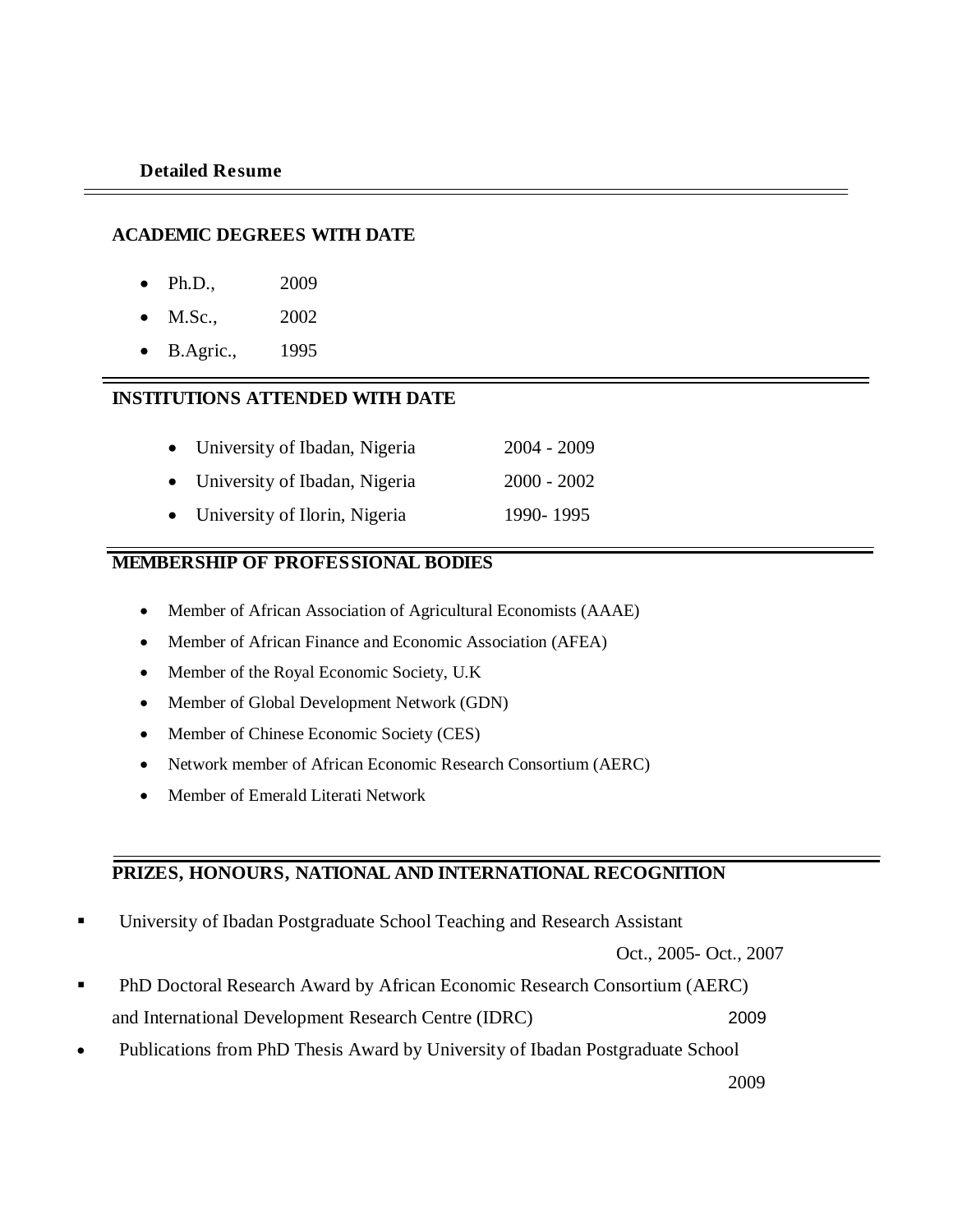Member of Editorial Review Board of African Journal of Economic and Management Studies

(AJEMS) March, 2010 to date

Member of Editorial Advisory Board of Emerald Emerging Markets Case Studies (EEMCS)

# **COURSES TAUGHT**

# **RESEARCH CONDUCTED**

#### **On-going Research**

Member of investigating team on Effects of Group Formation on Rice Production in Ogun and Ekiti States Nigeria. Sponsored by Institute of Food Security, Environmental Resources and Agricultural Research (IFSERAR), University of Agriculture Abeokuta (UNAAB) Nigeria March, 2010 – March, 2011

# **PUBLICATIONS**

# **Theses / Dissertations**

- $\checkmark$  Export of Agricultural Products in some Selected Local Government Area of Kogi State – Bachelor of Agriculture Project 1995
- $\checkmark$  An Assessment of the Relationship Between Job Compensation and Employees Satisfaction: A Case Study of Global Soap and Detergent Industry Limited, Ilorin Kwara State – Master of Business Administration (MBA) Dissertation 1998.
- $\checkmark$  Determinants of the Production of Some Selected Food Crops in Nigeria

M.Sc Agric. Econs Project 2001

- $\checkmark$  Household Food Consumption Pattern and Food Security in the North-Central Nigeria – PhD Research Work- Completed 2009
- $\checkmark$  Other Areas of Research Interest Food and Consumer Economics, Development Economics and Agricultural Innovations.

# **Contribution to Chapter in Books**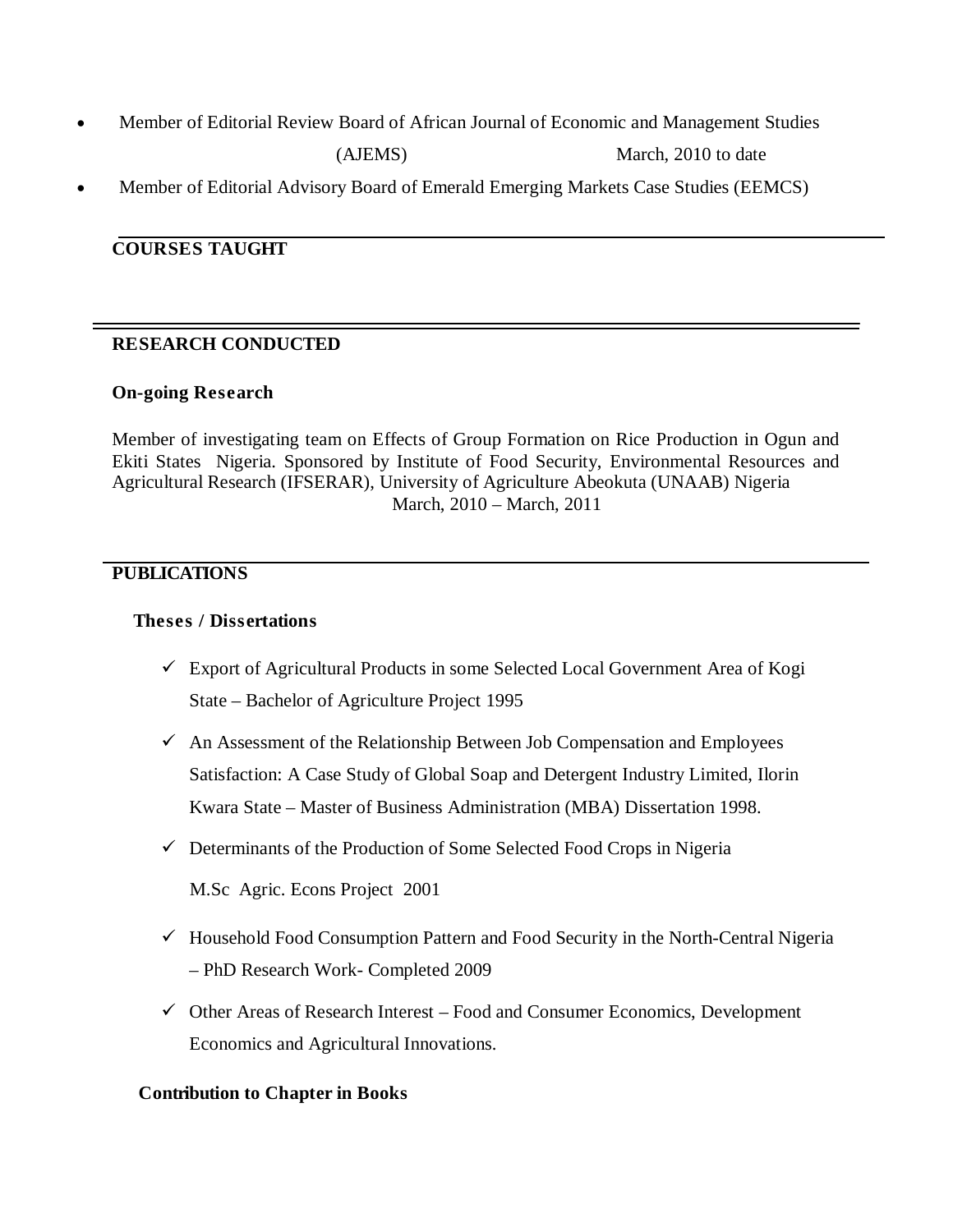**Abiodun E.** and A. E Obayelu (1999):"Introduction to Computer" Published by Adelekan Printing Press, Ilorin, Kwara State.

**Obayelu A. E** and Okoruwa V. O (2007): Analysis of Child Labour and School Attendance in Nigeria: The Present and Future Implications. In M Rajasekhar (ed) on "Child Labour - Global Perspectives" AMICUS, the ICFAI University press, India, page 154-173.www.books.iupindia.org. ISBN 81-314-1309-8

Okoruwa, V. O and **Obayelu, A. E** (2007): Need for New Farming Techniques to Improve Rural Farming and Entrepreneurships with Emphasis on Cassava Production. In Ekpenyon, D.B, Bassey, C. E and Okon, J. J (ed) on "Entrepreneurial Development as a Panacea for Poverty Alleviation in Akwa Ibom State" Panse Publisers Limited Ibadan Pp 87-105.

#### **Chapter in a Book Accepted for Publication**

Obayelu A. E (2010): Effects of Climate Change on Food and Human Security in Nigeria. Chapter 15, In *Mohamed Behnassi and Sidney Draggan (ed) on "Global Food Insecurity: Rethinking Agricultural and Rural Development Paradigm and Policy" to be published by Springer, Netherland. Book contents outline found at http://nrcs.webnode.com/news/global-food-insecurity-rethinking-agricultural-and-ruraldevelopment-paradigm-and-policy/*

#### **Journal Articles**

- 1. **Obayelu A. E** and Adedapo A. (2006): The Effect of Climate on Poultry Productivity in Ilorin Kwara State, Nigeria. International Journal of Poultry Science 5 (11): 1061- 1068, 2006. Asian Network for Scientific Information, 2006.http://www.pjbs.org/ijps.htm
- 2. **Obayelu, A. E** and Ogunlade, I. (2006): Analysis of Uses of Information Communication Technology (ICT) for Gender Empowerment and Sustainable Poverty Alleviation in Nigeria. International Journal of Education and Development Using ICTs, University of the West Indies, Vol.2, No. 3. http://ijedict.dec.uwi.edu//viewarticle.php?id=172&layout=html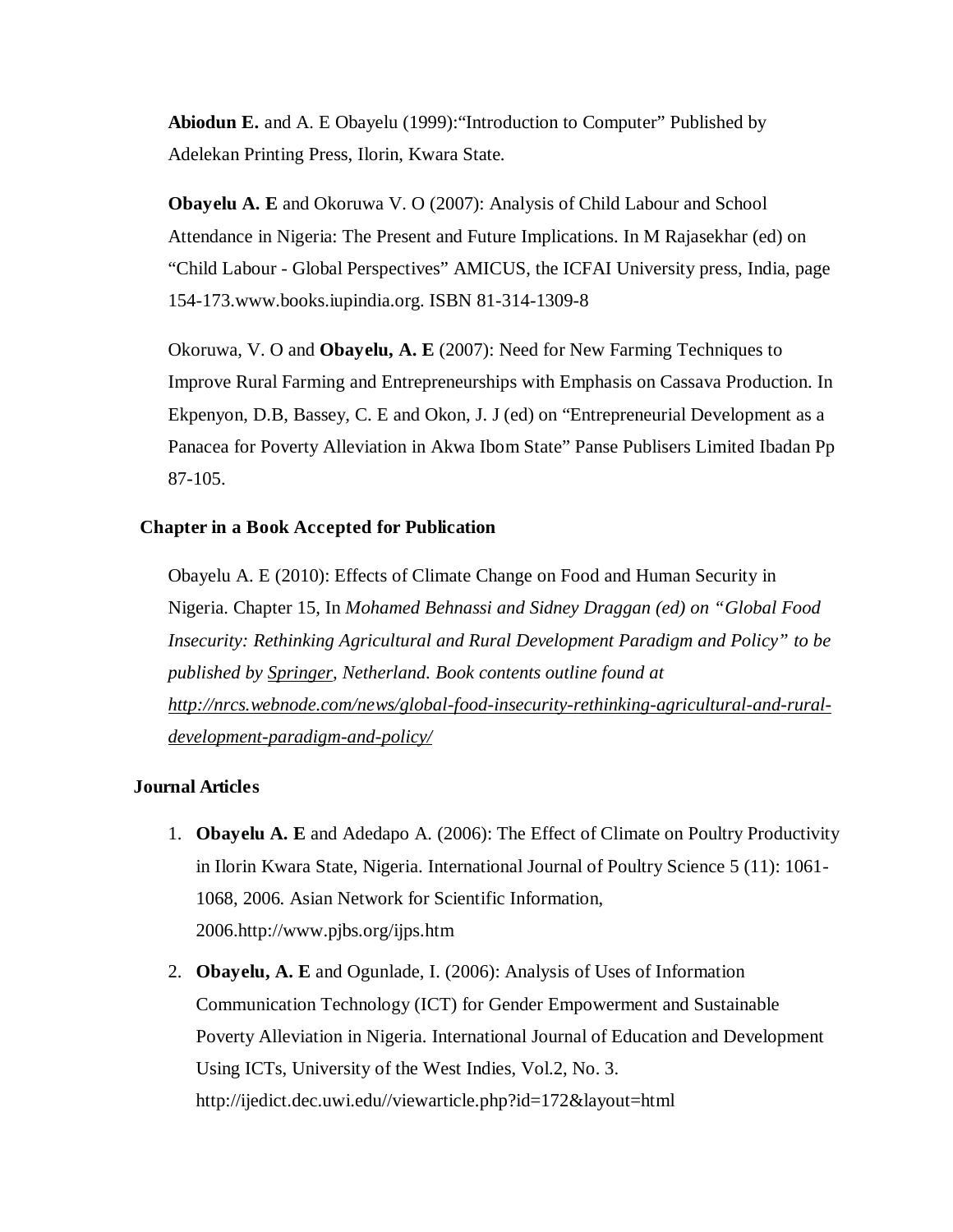- 3. **Obayelu, A. E** and T.T Awoyemi (2006): Consumers' Perception on the use of Agrochemical and Agrochemical Residues in Yams: An Empirical Study of Kabba-Bunu Local Government Area of Kogi State, Nigeria. China Journal of Agricultural Economic Review, 4 (2):239-249
- 4. Okoruwa, V. O; **A.E Obayelu** and O. Ikoyo-Eweto (2006): Profitability of semiintensive and intensive egg production in South- West and South- South zones of Nigeria. Nigeria Journal of Animal Production, 33 (1): 118-127
- 5. Obayelu, A. E (2007): Socio-economic Analysis of the Impacts of Avian Influenza Epidemic on Households Poultry Consumption and Poultry Industry in Nigeria: Empirical Investigation of Kwara State. Journal of Livestock Research for Rural Development (LRRD) Vol.19 January 2, 2007, http://www.cipav.org.co/lrrd/lrrd19/1/obay19004.htm
- 6. **Obayelu A.E.,** Okoruwa V. O and Adeniyi, A. (2007): Socio-Economic Characteristics of Cattle Farmers and their Perceptions of Climatic Effects on Cattle Production in Kwara State, Nigeria. Animal Production Research Advances (APRA), 3 (2):108-114.ISSN 0794-4721. Available at http://ajol.info/index.php/apra/article/view/36376
- 7. **Obayelu A. E** and Balogun O. L (2007): Cooperative: A Tool for Economic Growth and Development with Particular Reference to the North-Central Nigeria. International Journal of Development Studies. Vol. 2, No 3 pp 40-48
- 8. **Obayelu A.E** and B.L. Balogun (2007): Assessment of the Determinants and Implications of Agricultural Price Variability on Food Security in Nigeria. Global Journal of Agricultural Science, Vol.6 No.2; page 163-169, University of Calabar, Nigeria. ISSN 1596-2903. Available online at http://www.ajol.info/viewarticle.php?id=39003
- 9. **Obayelu A. E**., V. O Okoruwa and O.I.Y Ajani (2009): Cross-sectional Analysis of Food Demand in the North Central, Nigeria: the Quadratic Almost Ideal Demand System (QUAIDS) Approach. China Agricultural Economic Review (CAER), Vol.1 (2): 173-193 Emerald publication ISSN:1756-137X. Available online at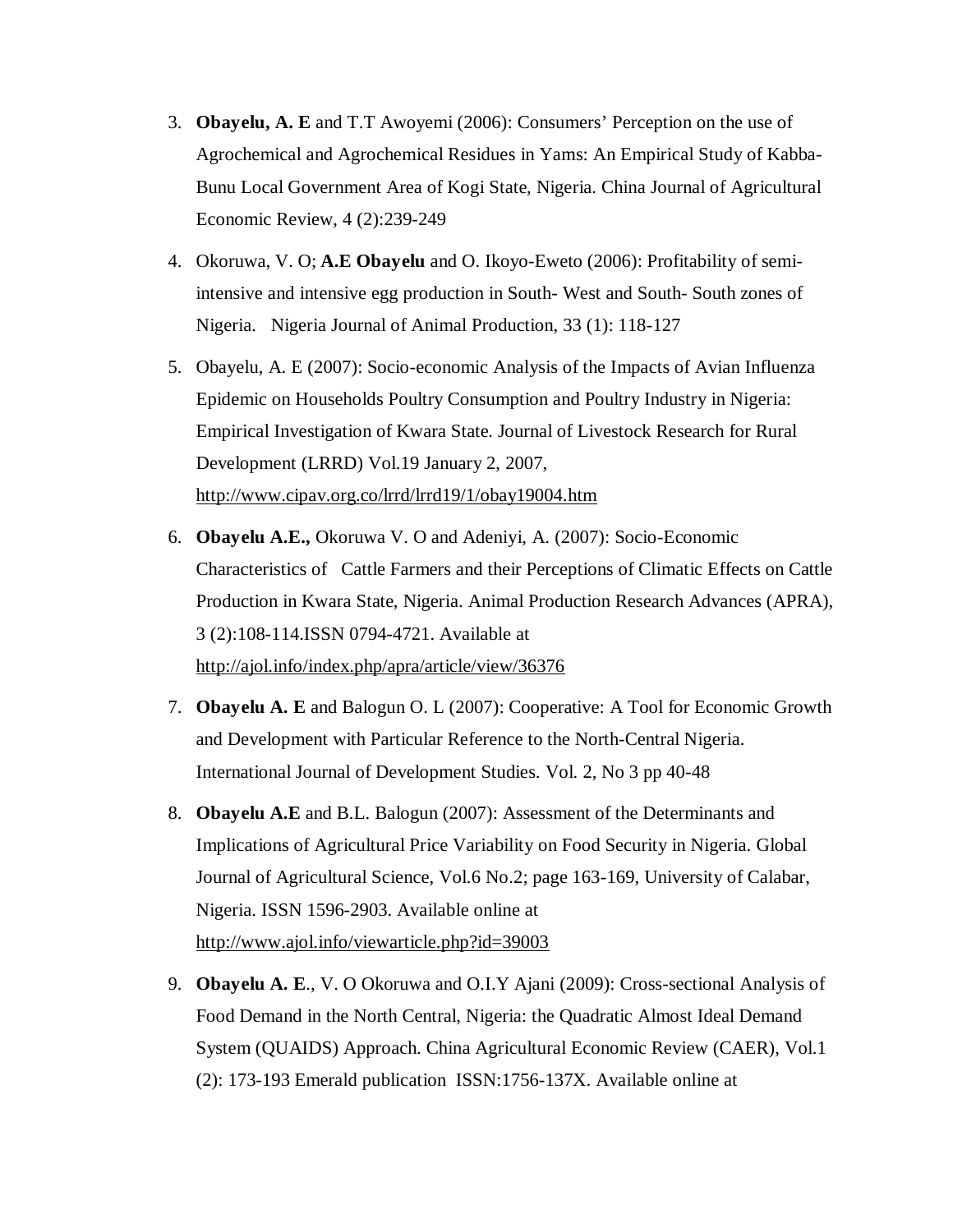http://assets.leeds2.emeraldinsight.com/10.1108/17561370910927426

- 10. **Obayelu A. E.,** V. O Okoruwa and Oni O. A. (2009): Analysis of Rural and Urban Households' Food Consumption Differential in the North-Central, Nigeria: a Micro-Econometric Approach. Journal of Development and Agricultural Economics Vol. 1(2), pp. 018-026, May, 2009. Available online at http://www.academicjournals.org/JDAE
- 11. Obayelu, A. E. (2010): Effects of Global Food Price Crisis on Nutritional Status of Nigerians: Determinants, Coping Strategies, Policy Responses and Implications. APRN Journal of Agricultural and Biological Science (JABS), Vol. 5 No.2; pp 67-80 March Edition, ISSN 1990-6145. Available online at http://www.arpnjournals.com/jabs/volume\_03\_2010.htm
- 12. Obayelu, A. E. (2010): Classification of Households into Food Security Status in the North-Central Nigeria: An Application of Rasch Measurement Model. Journal of Agricultural and Biological Science (JABS) Vol. 5 No.3; pp 26-41 May Edition, ISSN 1990-6145. Available online at http://www.arpnjournals.com/jabs/volume\_05\_2010.htm
- 13. Obayelu, A. E. (2010): The Impacts of Global Financial and Economic Crisis on African Economies: Growth A Review. State Bank of Pakistan (SBP) Research Bulletin, *Vol. 6, No. 1, pp 15-42* Available at www.sbp.org.pk/research/bulletin/2010/vol6/Theimpactofglobalfinancial.pdf
- 14. Obayelu, A. E. (2010): Effects of the Emerging Information Communication Technologies (ICTs) on Agricultural Knowledge Transfer to Smallholder Farmers in Nigeria. A newsletter on 'Information Technology in Developing Countries' published by *International Federation for Information Processing* (IFIP) WG 9.4 India; *Volume 20, No. 2 Pp 12-16, June 2010.* Available online at http://www.iimahd.ernet.in/egov/ifip/obayelu-elijah.htm
- (iv**) Working / Technical Papers**

**Obayelu, A. E.** and Okoruwa, V. O (2005): Economic Reform in the Agricultural Sector of Nigeria: Merits and Demerits. Economics Working Paper Archive of the NEP-AFR. A report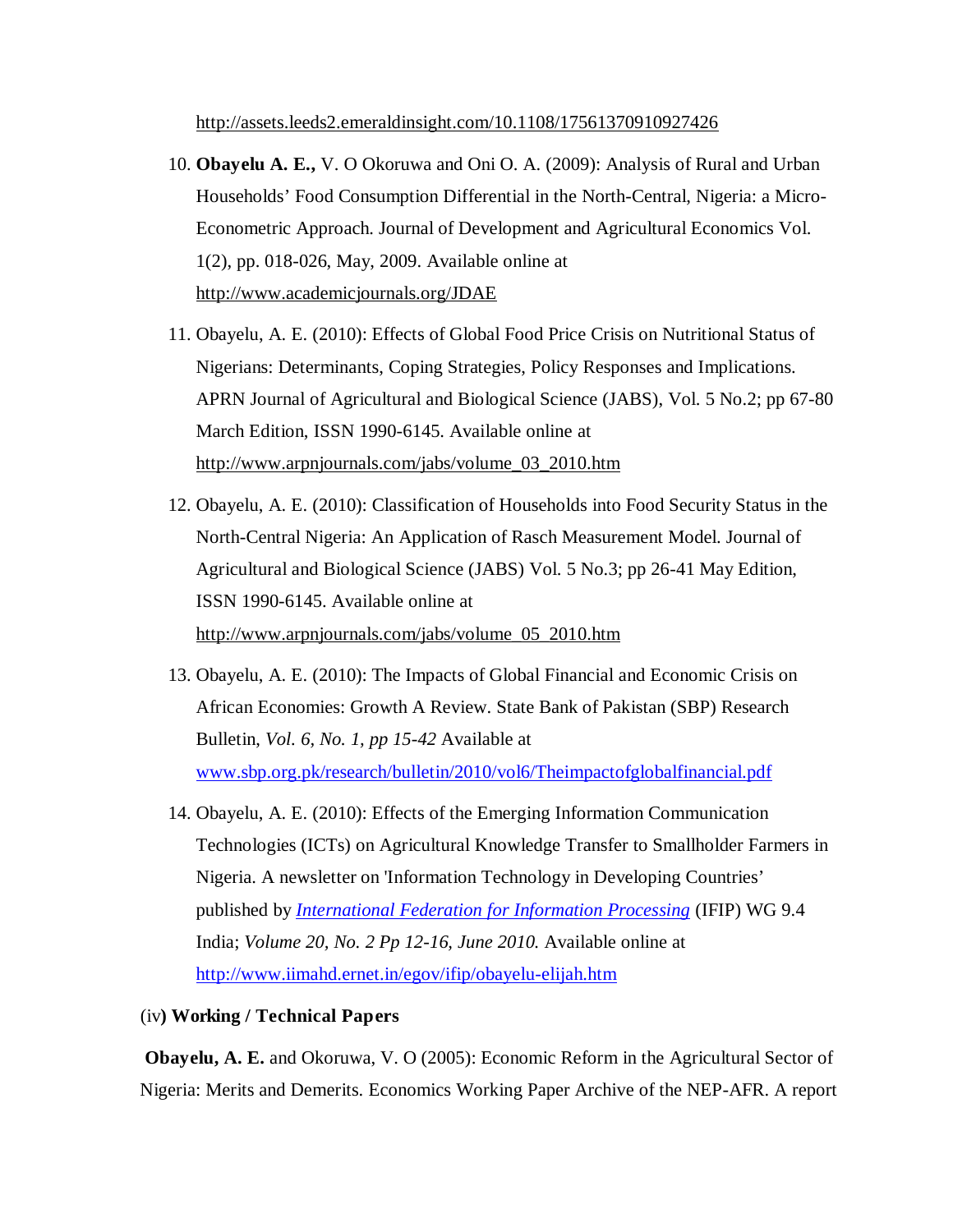on new working papers in the area of Africa. Publication of IDEA.

http://econwpa.wustl.edu/eps/dev/papers/0509/0509014.doc

**Abiodun, Elijah Obayelu** and Larry Uffort (2007): Comparative Analysis of the Relationship Between Poverty and Underground Economy in the Highly Developed, Transition and Developing Countries. Publication of Munich Personal RePEc Archive (MPRA), University Library of Munich, Germany. http://mpra.ub.uni-muenchen.de/2054/

Adenike Adebusola Adepoju, Adekunle Sheu Salau and **Abiodun Elijah Obayelu** (2007): The Effects of External Debt Management on Sustainable Economic Growth and Development: Lessons from Nigeria. Economic Working Paper. Publication of MPRA, University Library of Munich, Germany. http://mpra.ub.uni-muenchen.de/2147/

# **Conference Attended and Published Proceedings**

Obayelu A. E (2006): Economics of Poverty, Environment and Natural Resource Use: Policy Implications and Remedies using Nigeria as a case study. A paper presented at the International conference on Economic of Globalization and Environmental Policy at Warsaw School of Economics Poland, May 25-26, 2006. http://akson.sgh.waw.pl/~trusek/globalization/papers/obayelu.pdf.

Ogunlade I. and **A.E Obayelu** (2006): Environmental and Socio-economic Impact of Desertification and Drylands Development: An Empirical Investigation of Some Selected States of Northern Nigeria. A paper presented at the International Symposium on Drylands Ecology and Human Security (ISDEHS) Al Qasba Convention Center in Sharjah Dubai, December 4-7 2006. http://www.isdehs.com/html/2006\_\_\_267.html

**Obayelu A Elijah** and Victor Okoruwa (2006): Analysis of Child Labour and School Attendance in Nigeria: The Present and Future Implications. Paper presented at the European Society for Population Economics (ESPE) June 22-24, 2006 in Verona, Italy. http://dse.univr.it/espe/documents/abs\_bookletupd.pdf.

Obayelu A. E (2007): Effects of Corruption and Economic Reforms on Economic Growth and Development: Lessons from Nigeria. African Economic Conference (AEC) Addis Ababa UN conference hall 2007. Available online at http://www.uneca.org/aec/documents/Abiodun%20Elijah%20OBAYELU.pdf

Obayelu A. E (2007): Effects of Economic Globalisation on Trends of Employment and Wages in Developing Countries: Lessons from Nigeria experiences. Selected paper for presentation at the 22nd National Conference of Labour Economics organized by Association of Italian Economist of Labour (AIEL) in Italy, September 13-14, 2007.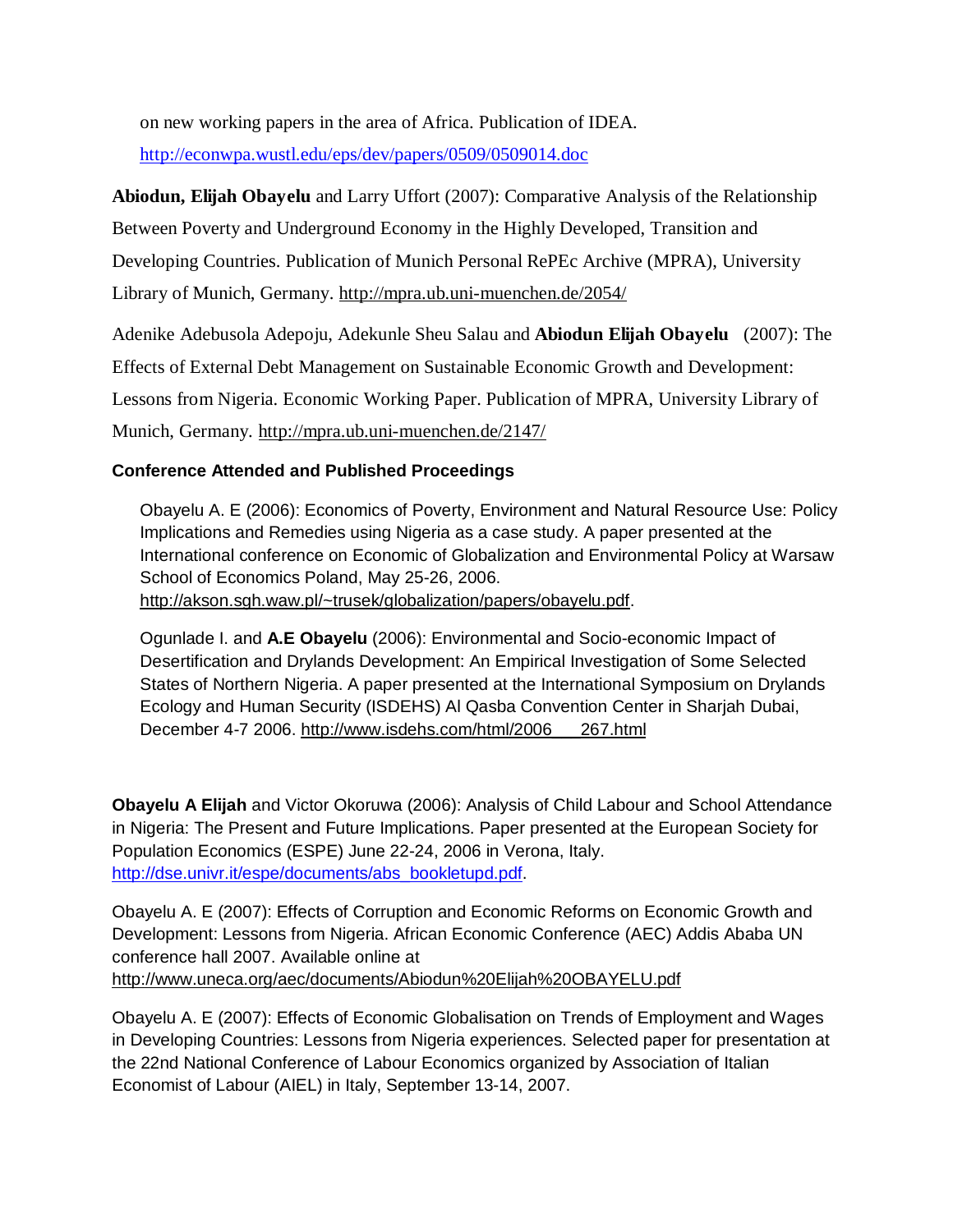**Obayelu A.E** and B.L Balogun (2007): Cooperative: A Tool for Economic Growth and Development with particular reference to the North- Central Zone, Nigeria. Paper presented at the International Conference on Development Studies held at the community Centre, University of Uyo, Nigeria.

Obayelu A. E (2008): Effects of Water Insecurity on Agricultural Productivity and Human Security in Drylands of Nigeria. Paper Presented at the 9th International Conference on Dryland Development between 7-10 November, 2008 at Alexandria, Egypt. Organised by International Dryland Development Commission (IDDC)

Obayelu A. E (2008): Analysis of Desertification in the Drylands of Nigeria: Causes, Extents and Impact on Human Migration and Agricultural Productivity. Paper Presented at the 9th International Conference on Dryland Development Between 7-10 November, 2008 at Alexandria, Egypt. Organised by International Dryland Development Commission (IDDC)

Obayelu A. E (2008): A Review of the Development and Adoption of Biotechnology and Genetically Modified Crops in Africa: Antidote to Food Security and Environmental Degradation Problems. Proceeding of the First African Biotechnology on Harnessing the Potential of Biotechnology for Food Security and Socioeconomic Development in Africa, Nairobi between 22nd – 26th September, 2008 at the Grand Regency Hotel. Page 542- 549 Available online at www.absfafrica.org/.../Congress%20\_Proceedings\_Publication.pdf

African Association of Agricultural Economists (AAAE) International Conference on Agricultural Growth, Poverty Reduction and Millennium Development Goals in Africa, August 20-22, 2007 at La Palm Royal Beach Hotel Accra Ghana (Attended without presentation)

Obayelu A. E (2009): Critical Analysis of Global Financial Crisis and its Impact on Nigeria Capital Market, Investment and Employment of Labor. A paper presented at the 65th Annual Congress of the International Institute of Public Finance (IIPF) Congress, Cape Town from 13- 16 August 2009. Available online at https://editorialexpress.com/cgibin/conference/download.cgi?db...id.

Obayelu A. E (2009): Child Slavery and its Effects on Social and Economic Security in Africa: A Case Study of Selected Countries in West Africa. Paper presented at the International Conference on "African Migration and Gender: Focus on Eastern Africa" at Humboldt University Berlin, Germany, 25 – 26 September, 2009. Available at www.immis.org/wpcontent/uploads/2009/04/obayelu\_abstract.pdf

Obayelu A. E (2010): Assessment of Land Use Planning and Development in Nigeria: The Journey So Far, Challenges and Policy Implications on Agriculture. A paper presented at the International Conference on Soil Classification and Reclamation of Degraded Lands in Arid Environments and Launching of Abu Dhabi Soil Survey Report; Abu Dhabi, United Arab Emirate (UAE) between 17-19, 2010. Edited by Taha, F, Shahid, S.A. and Abdelfattah, M.A